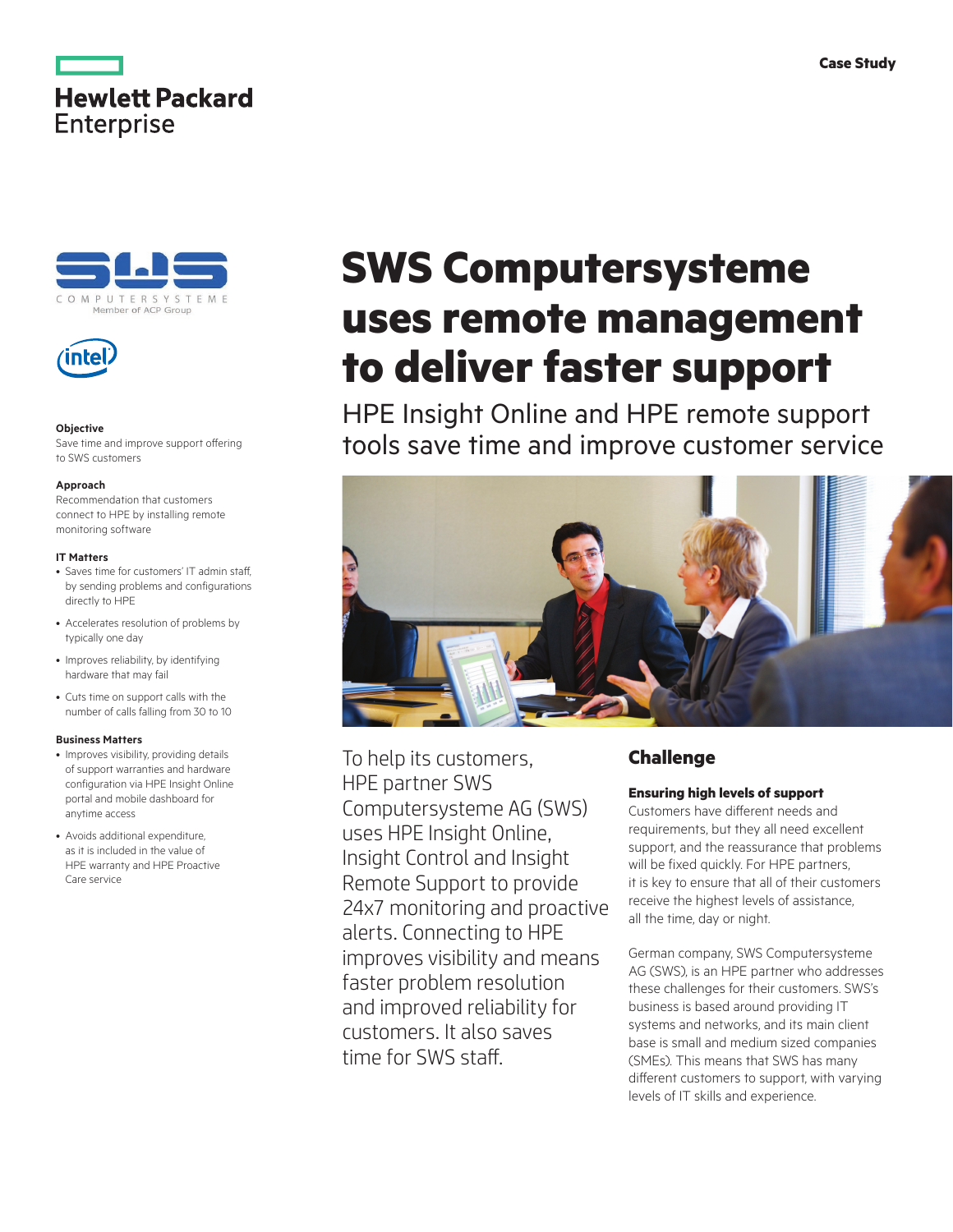"We used to have about 30 support calls per month from customers. Now, with remote monitoring and automated cases, this has gone down to only 10. The HPE remote monitoring software also makes life easier for our customers' system administrators, and means that issues are resolved faster, while saving me time."

— Armin Kerl, senior consultant, SWS Computersysteme AG

# **Solution**

#### **24x7 remote monitoring**

To provide the highest levels of support for its customers, SWS turned to remote monitoring and configuration management software from HPE. SWS has implemented HPE Insight Remote Support v7, HPE Insight Control and HPE Insight Online at over 20 customers, covering a total of 364 devices. The customers have a variety of HPE support contracts, ranging from basic support to a four-hour response time, and HPE Proactive Care.

"We group our customers into three categories by size," explains Armin Kerl, senior consultant at SWS. "The first group, the smallest, have 10 or fewer servers, and these customers use HPE Insight Online direct connect – which is remote support built into their HPE ProLiant Gen8 and Gen9 servers, so no additional software needs to be installed, and there is no need to use an extra machine for management and reporting."

Kerl's second group is customers with up to 30 servers with Intel® based Xeon® processors, for whom SWS installs HPE Insight Remote Support v7 software, which monitors the customers' servers and their HPE storage environment.

"For bigger customers, with more than 30 servers, we use HPE Insight Remote Support v7 with HPE Insight Control software," continues Kerl. "HPE Insight Control monitors the IT environment, including everything from HPE - servers, storage, UPS and switches.

"For each group of customers, HPE monitors the hardware and notifies HPE support if there is any problem – and HPE Insight Control adds additional reporting features," says Kerl. "HPE Insight Remote Support only needs a small amount of resources in terms of memory and disk space. Usually we install it as a virtual server, but it can also run as an additional service on any Microsoft® Windows® based hardware."

SWS's customers also use the HPE Insight Online dashboard, incorporated in the HPE Support Center web portal. They can log in to the HPE Support Center web portal, or via the mobile dashboard when they are on the go, to monitor their hardware. Customers can use Insight Online to check device configurations, and to check and monitor the latest status of their support cases.

Additionally, they can log in to Insight Online and see the status of their HPE support services and their warranty, to help manage their devices and plan ahead – for example, they could see if a particular server is due to go out of warranty within the next month.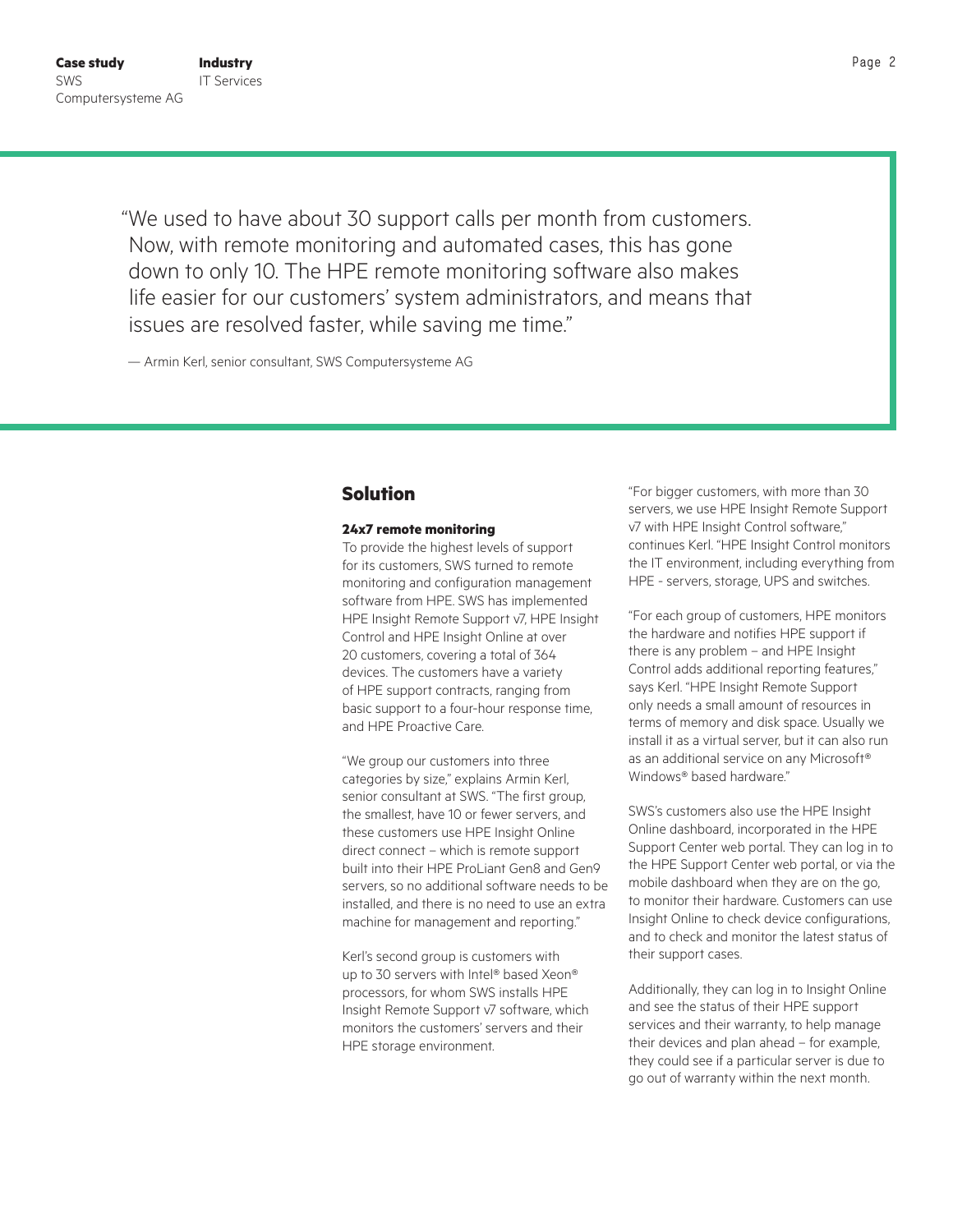

## **Benefit**

### **Fixing problems faster**

According to Kerl, a major benefit for customers is that the HPE remote monitoring software helps them to get problems resolved much faster. He comments, "The software automatically collects information on the hardware – previously, the customer would have had to do this, but now HPE already has details of the exact configuration."

The software automatically opens a support case, instead of the customer's administrator receiving an email and having to call the HPE Customer Support Center to describe the problem and provide details. Kerl comments, "Before they had the HPE remote monitoring software, customers might miss the email in their inbox alerting them to the problem, simply because they have so many unread emails all the time.

"Previously, most customers would need around one day to collect all the necessary data and deliver it to HPE," says Kerl. "By removing this step, the HPE remote monitoring software enables problems to be resolved typically one day faster.

"Now system administrators get a call from HPE telling them what the problem is – for example, that they've got a failed disk," says Kerl. "Several customers have told me that HPE has called them before they realized they had an issue – they really like knowing that HPE is proactively monitoring their hardware like this."

If a customer does need to call HPE, the call will be shorter because HPE is already aware of details such as the serial number of the failed device, and the error code of the problem. Administrators at SWS's customers appreciate the time that this saves.

#### **Time savings**

"Installation of HPE Insight Remote Support software is simple and easy, with a setup wizard, and normally takes me less than one hour," says Kerl. "Then, it takes around five minutes per server to complete details such as serial numbers and warranties."

Before using the new software, most of SWS's smaller customers would tend to call the partner if they had an issue, rather than calling HPE directly. Kerl would then have to open a support case with HPE. Now the support cases are opened automatically – saving SWS time because it gets fewer calls.

"In the past, we used to have about 30 calls per month from customers with problems," says Kerl. "Now, with HPE 24x7 monitoring and support tools, this has gone down to only 10 calls – which are from the smallest customers without a remote support solution."

With the customer's permission, SWS can also log in to view their hardware and support cases using the HPE Partner dashboard in Insight Online. Kerl comments, "Almost all of my customers allow me to see their hardware configuration through Insight Online."